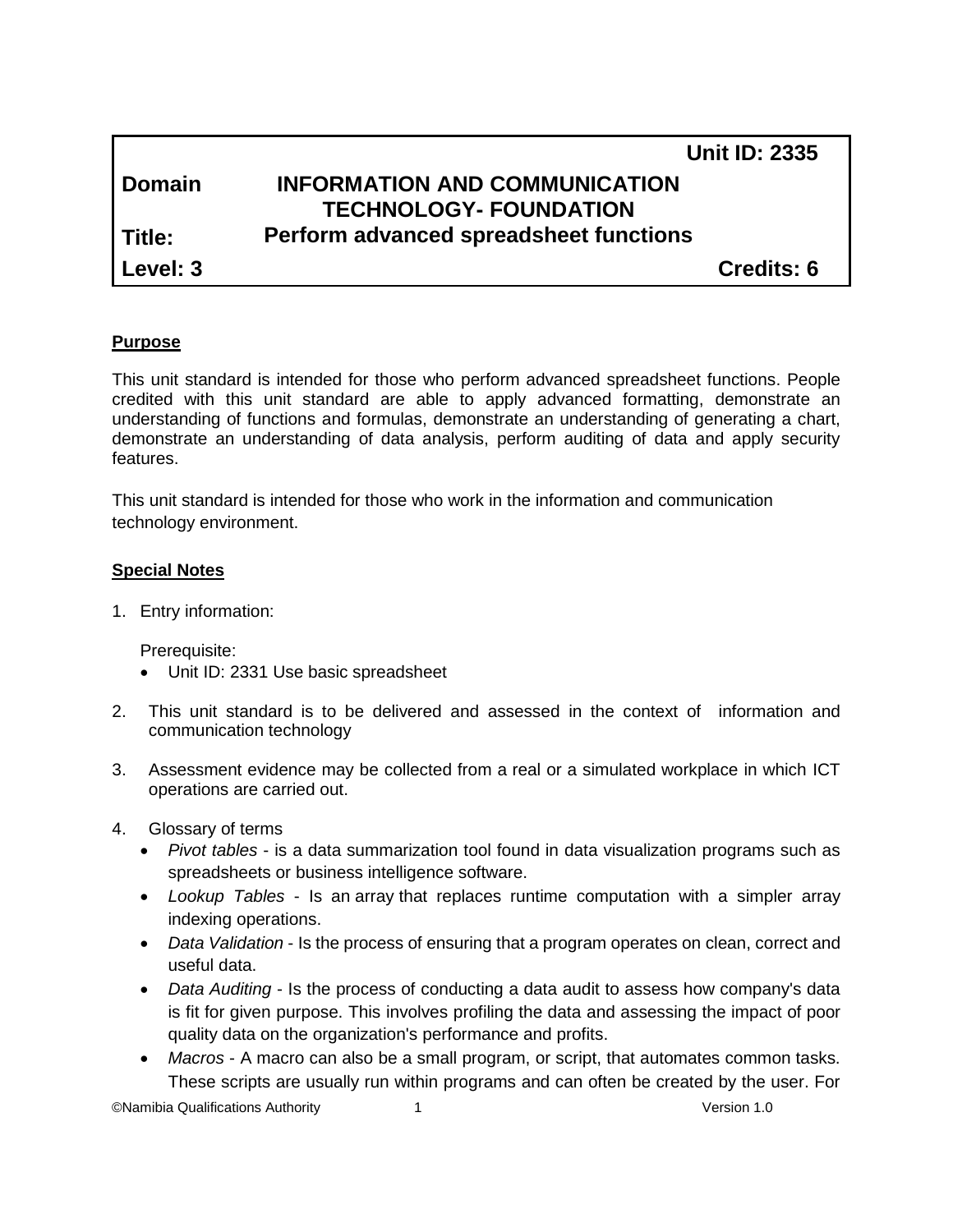example, a user might record a macro for Microsoft Word that inserts his entire address when he presses a custom key combination. A Microsoft Excel user might record a macro to format the data in the selected column of a spread sheet.

- *Password* –is a string of characters used for authenticating a user on a computer system. Most passwords are comprised of several characters, which can typically include letters, numbers, and most symbols, but not spaces.
- 5. Performance of all elements in this unit standard must comply with industry standards.
- 6. Regulations and legislation relevant to this unit standard include the following:
	- Labour Act 2007(Act no 11, 2007).
	- Workplace specific policies and regulations.
	- Regulations relating to the health & Safety of employees at work under Schedule 1 (2) of the Labour Act No.11 of 2007 and all subsequent amendments.

# **Quality Assurance Requirements**

This unit standard and others within this sub-field may be awarded by institutions which meet the accreditation requirements set by the Namibia Qualifications Authority and the Namibia Training Authority and which comply with the national assessment and moderation requirements. Details of specific accreditation requirements and the national assessment arrangements are available from the Namibia Qualifications Authority o[n www.namqa.org a](http://www.namqa.org/)nd the Namibia Training Authority on [www.nta.com.na](http://www.nta.com.na/)

# **Elements and Performance Criteria**

# **Element 1: Apply advanced formatting**

# **Range**

Advanced formatting may include but is not limited to cells and worksheets formatting.

# **Performance Criteria**

- 1.1 Cells formatting are applied according to instructions.
- 1.2 Worksheets formatting are applied according to instructions.

# **Element 2: Demonstrate an understanding of functions and formulas**

#### **Range**

©Namibia Qualifications Authority 2 Version 1.0 Functions and formulas may include but is not limited to using functions and formulas (Statistical functions, financial functions, nested functions and lookups).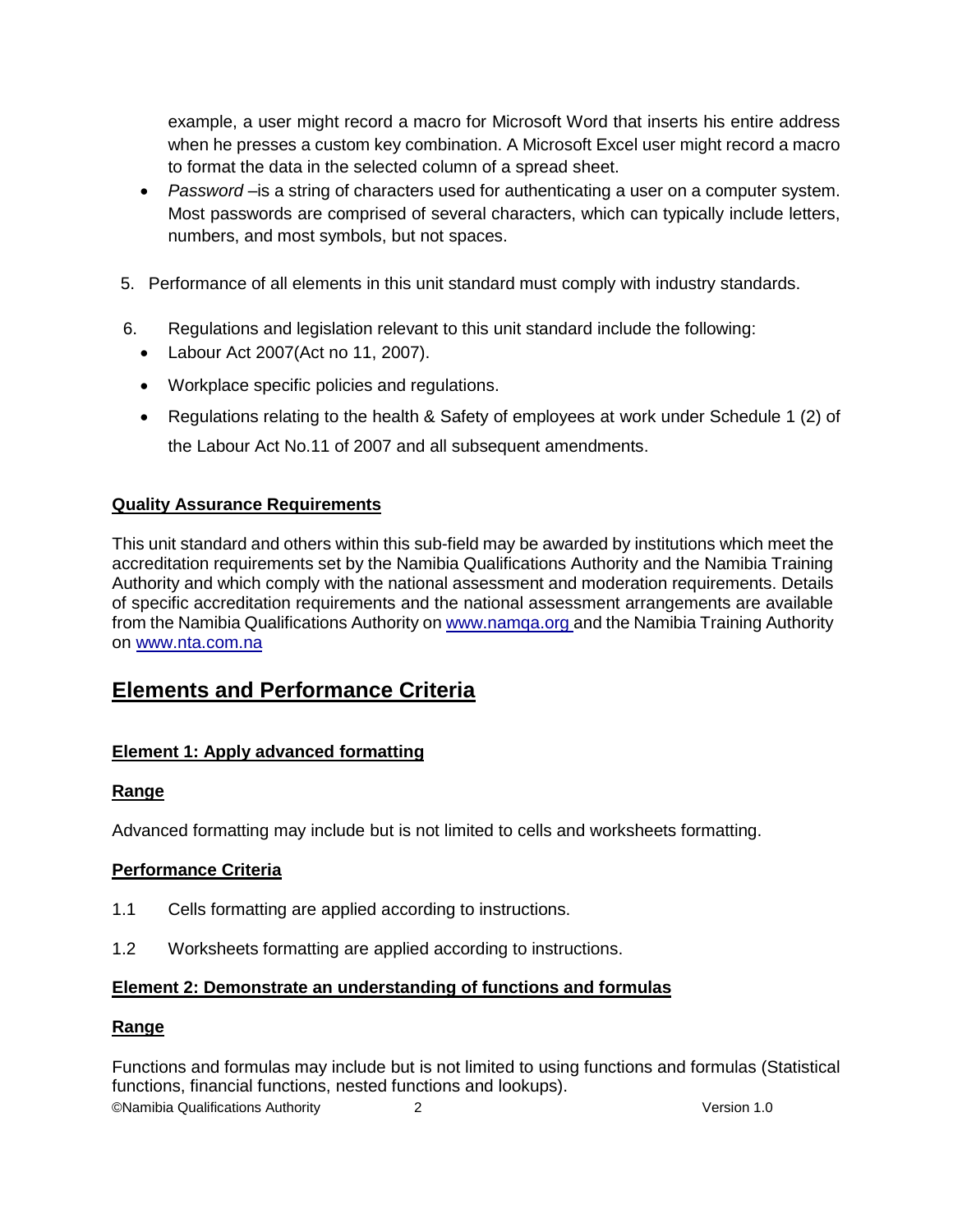# **Performance Criteria**

- 2.1 Functions are applied according to instructions.
- 2.2 Formulas are applied according to instructions.

## **Element 3: Demonstrate an understanding of generating a chart**

#### **Performance criteria**

- 3.1. Charts are created as per instructions.
- 3.2 Combined column and line chart is created.
- 3.3 Charts are formatted as per instructions.

## **Element 4: Demonstrate an understanding of data analysis**

#### **Range**

Data analysis may include but is not limited to using tables and lists to analyse, filter and sort data.

#### **Performance criteria:**

- 4.1. Pivot table is created.
- 4.2. Pivot table is modified and filtered.
- 4.3 Sorting, filtering and grouping is created and applied.
- 4.4 Conditional functions are applied.

#### **Element 5: Perform auditing of data**

#### **Performance criteria**

- 5.1 Cell trace precedent and dependent are performed.
- 5.2 Show and hide formulae are applied.
- 5.3 Comments and notes are inserted.

#### **Element 6: Apply security features**

# ©Namibia Qualifications Authority 3 Version 1.0 **Performance criteria**